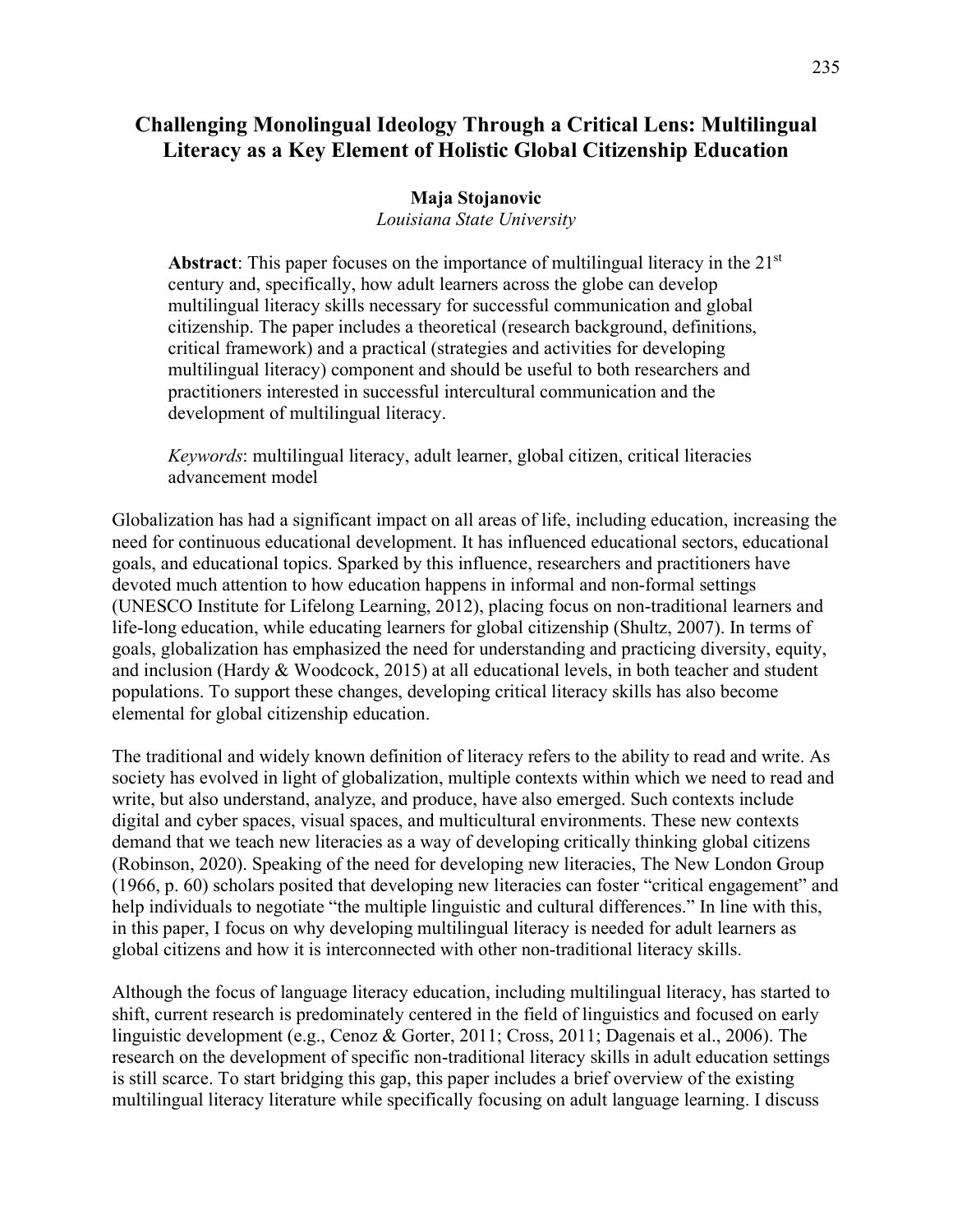the importance of developing multilingual literacy from an anti-deficit perspective (Gorski, 2011), using Robinson's (2020) critical literacies advancement model (CLAM). Lastly, focusing on how educators can address adult learners' specific needs, I include practical strategies for developing multilingual literacy skills in adult education settings.

## **Background and Definitions**

Due to multiple definitions of terms *literacy* and *multilingual*, the concept of multilingual literacy may be challenging to define. Considering that the focus of this paper is on developing multilingual literacy as a key element in global citizenship education (which should support social justice), the preferred definition of literacy is that offered by UNESCO (2003, p. 3), which defines it as "the ability to identify, understand, interpret, create, communicate and compute, using printed and written materials associated with varying contexts." Such contexts, as stated earlier, are diverse, multicultural, and digital spaces that required a complex literacy skillset.

Expanding on UNESCO's (2003) definition of literacy, multilingual literacy would entail the same ability in multiple languages. Here, in line with the anti-deficit approach, multiple is used to mean more than one, thus including the concepts of bilingualism, trilingualism, and so on, and standing in direct contrast to monolingualism. Further, I agree with Aronin and Hufeisen (2009), who argue that multilingual literacy should not assume equal proficiency in each of the languages. I consider multilingualism as a collective skill (Nevárez-La Torre, 2014) with the focus on the overall linguistic repertoire rather than on each individual language. As adult educators advocate for diversity, equity, and inclusion, multilingual literacy should be reflected in supporting linguistic diversity, as opposed to achieving the native ideal (Holliday, 2006) in language learning and communication. This means that developing linguistic skills in multiple languages is more facilitative of intercultural communication in a globalized society than "native-like" proficiency.

#### **Theoretical Approach**

To frame my analysis and present a more holistic picture of adult literacy development, I used Robinson's (2020) critical literacies advancement model (CLAM). The purpose of the model is to provide a tool for understanding how developing multiple non-traditional literacies can help challenge dominant systems of power and privilege and help work toward a more equitable society (Robinson, 2020). As suggested by its title, the model is based on critical theory and critical literacy, which is, then, interconnected with multiple other categories of literacies and specific literacies within those categories. The CLAM encompasses five literacy categories, namely foundational literacies, sociocultural literacies, technological and informational literacies, psychosocial and environmental literacies, and social justice literacies (see Robinson, 2020 for more details about the specific literacies within each category). The key result of developing these non-traditional literacy skills lies in the practical skillset which helps achieve informed behaviors and actions (Robinson, 2020). The CLAM is, therefore, a complex, linear model for achieving social justice through the development of multiple literacy skills.

The CLAM is a useful model for framing this paper as it offers a holistic framework for understanding multilingual literacy in connection to other literacies in the model, as well as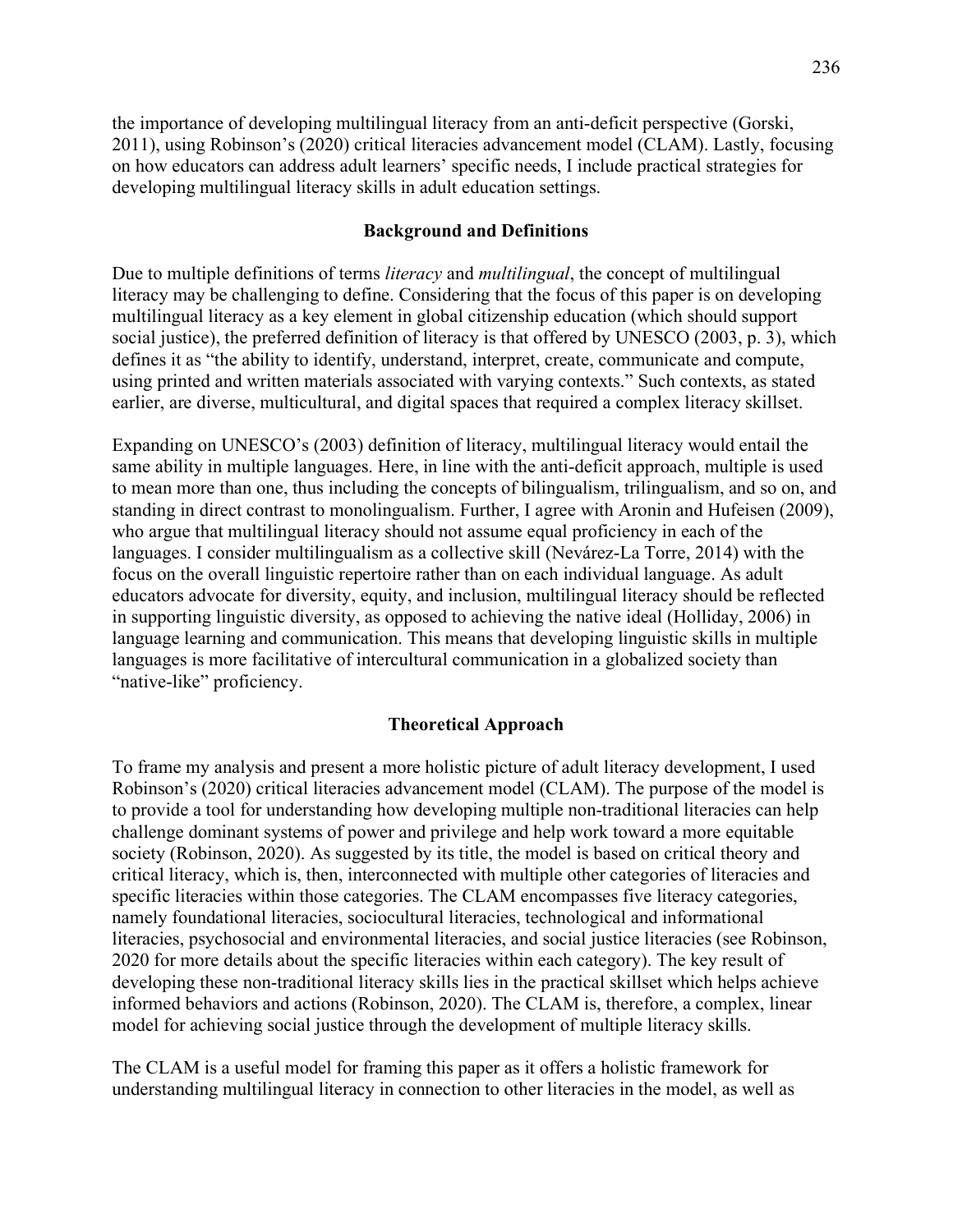subsequent behaviors and actions. Based on the CLAM, multilingual literacy is a Sociocultural Literacy, as are global, cultural, and intercultural, among others. Given the focus of the model on critiquing societal inequities stemming from issues of power, as well as its practical orientation, it clarifies how developing multilingual literacy can affect linguistic power and privilege. It is useful in understanding how multilingual literacy, along with other non-traditional literacy skills, can help critically literate individuals make better-informed decisions and, as global citizens, advocate for social justice.

## **Benefits of Multilingual Literacy**

In line with the CLAM (Robinson, 2020), multilingual literacy has specifically emerged as a tool for challenging social inequities while increasing community engagement (Gurnah, 2001). This point is also supported by the idea that adult education cannot be detached from the society (Merriam et al., 2007). The development of multilingual literacy allows easier intercultural communication and understanding, as well as the development of cross-cultural partnerships.

Further, in supporting critical thinking, multilingual literacy serves as a tool for accessing information in multiple languages (Okech, 2002). This works in conjunction with the development of other non-traditional literacy skills needed in contemporary society (Robinson, 2020), such as digital and media literacies. More so, Aronin (2019) argued that accessing diverse social media platforms and engaging in other ways of virtual communication would not be possible without multilingual literacy, as the availability of resources depends on the language. Thus, while computer- and internet-mediated communication opens the door to information for around the globe, to use this medium of communication, one needs to develop literacies such as digital, information, cyber-security, multilingual, and so on.

Multilingual literacy has also been deemed important for cognitive and affective dimensions. Examining the effects of lifelong bilingualism with a sample of 184 patients, Bialystok et al. (2007) determined that bilingual literacy can maintain cognitive functioning and decrease risks of dementia. Similarly, a study with multilingual elderly patients in Canada found that multilingual literacy can delay "the diagnosis of Alzheimer disease by almost 5 years" (Chertkow et al., 2010, p. 118). These show connections between multilingual literacy and cognitive health. Further, in a study which included speakers of four languages, Keysar et al. (2012) found that using a foreign language in decision-making can reduce decision making biases. In this regard, multilingual literacy is also connected to emotional intelligence and literacy. Considering the importance of multilingual literacy for different areas of an adult's life, learning how it can be developed and promoting it within the area of adult learning is vital.

## **Discussion and Implications for Adult Education**

"[D]ominant ideology of monolingualism in multilingual societies raises questions of social justice, as such an ideology potentially excludes and discriminates against those who are either unable or unwilling to fit the monoglot standard" (Blackledge, 2000, p. 25). As adult learning is based on the premise that, by promoting critical thought, education should serve as a system for fighting injustice and inequity (Robinson & Stojanovic, in press), it should also provide an avenue for developing multilingual literacy by challenging dominant linguistic ideology. To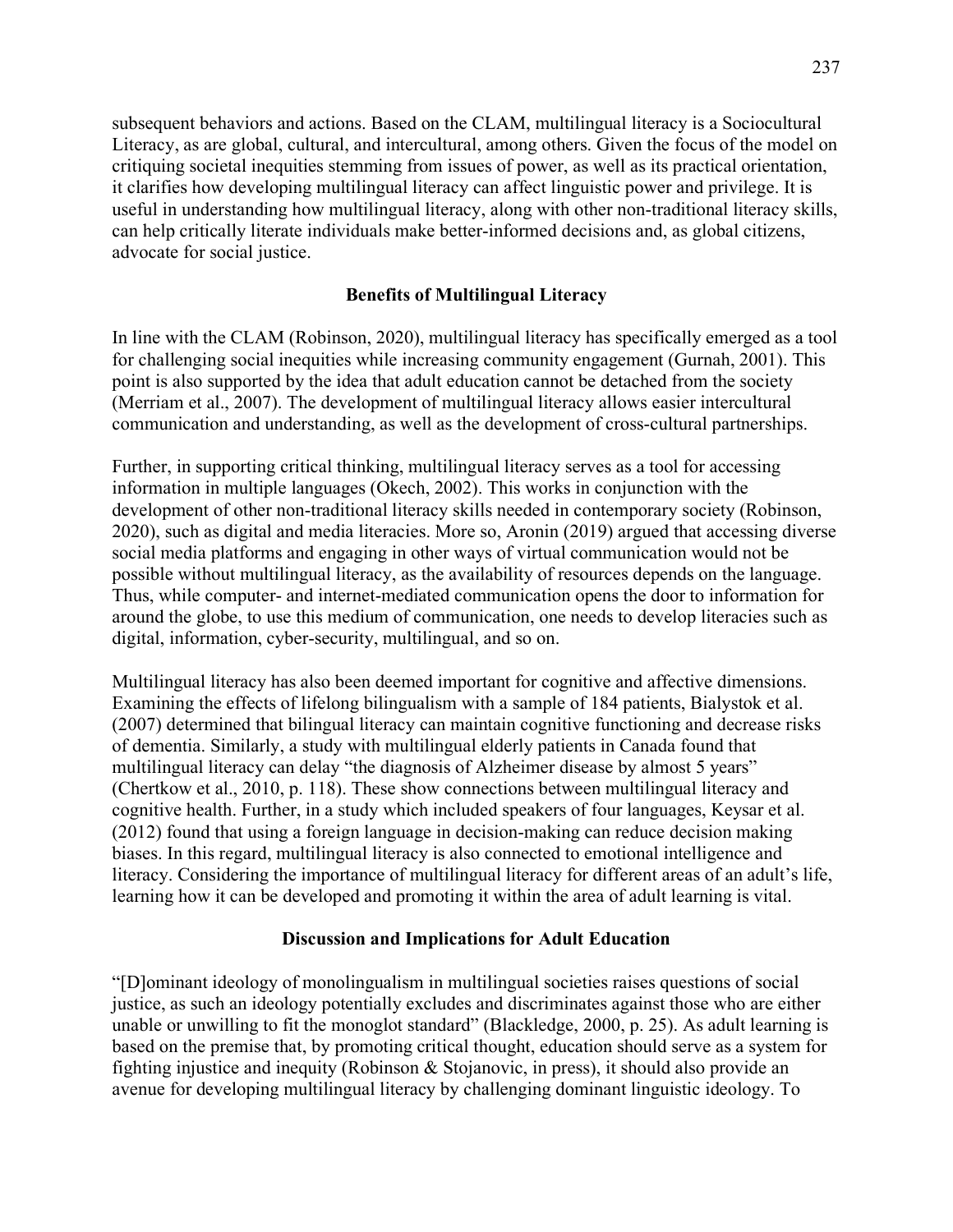support this goal, this paper provides a list of sample activities that adult education practitioners may use in developing multilingual literacy and, parallelly, other Sociocultural Literacies (Robinson, 2020).

In facilitating adult multilingual literacy development, adult educators should bear in mind Knowles' (Knowles et al., 2014) principles of andragogy: internal motivation and selfdirectedness, using life experience and knowledge in learning, goal orientation, relevancy, practical nature of knowledge, and need for respect. With developing multilingual literacy, these tenets are highly interrelated; internal motivation will come from the relevancy of knowledge to life experiences and the ability to use personal experiences in learning; goal orientation will be supported by the importance of developing the skills for functioning in multicultural settings; and self-directedness will be developed as learners apply other non-traditional literacy skills for developing multilingual literacy.

To foster internal motivation, adult language educators should engage learners in sharing their personal experiences, which should, in turn, be used to develop and/or modify curricula. In formal settings, this may include an introductory class in which learners would discuss their routines, preferences, as well as hobbies. Learning about these would help the educator tailor course activities (inclusive of target vocabulary) to the learners' daily needs. Such activities would strengthen learner engagement and support the transfer of knowledge.

While intrinsic motivation is related to goal orientation, if we consider the goals set by the learners themselves, developing an understanding of the need for multilingual literacy in a globalized society through understanding diverse cultures and interculturality may support motivation and goal orientation, and promote learner engagement. The task of adult education in this regard would be to develop cross-curricular experiences for learners to engage in developing multilingual, cultural, intercultural, and equity literacies. Recognizing and valuing diverse individuals' experiences would support the development of a growth mindset, turning away from a monolingual perspective, and set multilingual literacy as a goal. A selection of activities and other resources to be used in cross-curricular settings is included in Table 1.

Lastly, it would be remiss not to mention multiple innovative language learning platforms and online tools designed specifically having in mind the needs of global citizens. Both formal and non-formal multilingual education may make use of social networking sites for engaging learners further. Popular language learning apps include the following:

- Duolingo, https://www.duolingo.com/
- Babbel, https://www.babbel.com/
- Memrise, https://www.memrise.com/
- FluentU, https://www.fluentu.com/en/
- Busuu, https://www.busuu.com/
- Rosetta Stone, https://www.rosettastone.com/

Note that this is not an extensive list as digital resources for developing multilingual skills continuously emerge. In addition to using digital apps for self-directed language learning, other online resources suitable for adult language learning include news articles and podcasts in the target language, as well as educational videos, such as TEDtalks.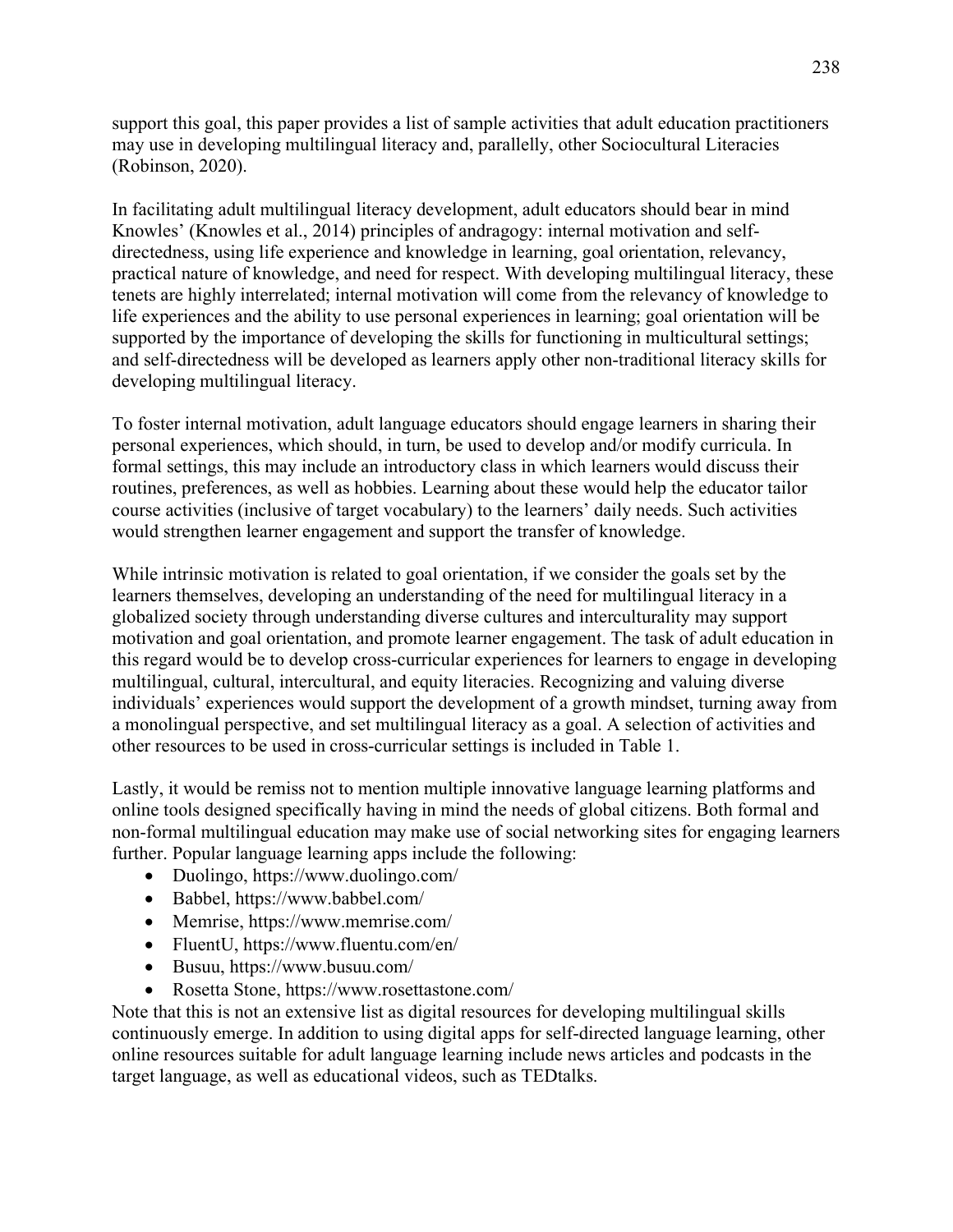| Activity                                                                                                                     | Target literacy                                                       | More available information                                                                                      |
|------------------------------------------------------------------------------------------------------------------------------|-----------------------------------------------------------------------|-----------------------------------------------------------------------------------------------------------------|
| British Council--Teaching English<br>A compilation of activities for<br>adult English learners<br>categorized by proficiency | Language literacy                                                     | https://www.teachingenglish.org.<br>uk/resources/adults/activities                                              |
| John Corbett (2010)<br><b>Intercultural Language Activities</b><br>A resource book with<br>activities                        | Intercultural literacy<br>Language literacy                           | https://www.cambridge.org/rs/ca<br>mbridgeenglish/teacher-<br>development/intercultural-<br>language-activities |
| Cultural and intercultural<br>literacy What is it?<br>Activity available in four<br>languages                                | Cultural literacy<br>Intercultural literacy                           | https://www.digilanguages.ie/cul<br>tural-and-intercultural-literacy-<br>what-is-it/#/roles? $k=$ xnkhag        |
| <b>UNESCO (2010)</b><br><b>Education for Intercultural</b><br>Understanding<br>Activities available on pp. 43-<br>65         | Cultural literacy<br>Intercultural literacy<br><b>Equity literacy</b> | https://unesdoc.unesco.org/ark:/4<br>8223/pf0000189051                                                          |

**Table 1.** *A Selection of Resource for Developing Sociocultural Literacies*

With a vast number of resources digitally available for developing multilingual literacy, it seems that the goal of developing a multilingual society should be easily achievable. However, considering that much is yet to be done to achieve this goal, adult educators have a vital role in promoting and supporting the development of multilingual literacy. This paper posits that, in doing so, a holistic approach, based on the critical literacies advancement model (Robinson, 2020) should be followed, with the goal of equipping individuals with relevant, critical thinking and global citizenship skills.

#### **References**

- Aronin, L. (2019). Dominant language constellation as a method of research. In E. Vetter & U. Jessner (Eds.), *International research on multilingualism: Breaking with the monolingual perspective* (pp. 13-26). Springer.
- Aronin, L., & Hufeisen, B. (Eds.). (2009). *The exploration of multilingualism: Development of research on L3, multilingualism and multiple language acquisition* (Vol. 6). John Benjamins Publishing.
- Bialystok, E., Craik, F. I., & Freedman, M. (2007). Bilingualism as a protection against the onset of symptoms of dementia. *Neuropsychologia*, *45*(2), 459-464.
- Blackledge, A. (2000). Monolingual ideologies in multilingual states: Language, hegemony and social justice in Western liberal democracies. *Sociolinguistic Studies*, *1*(2), 25-45. <https://doi.org/10.1558/sols.v1i2.25>
- Cenoz, J., & Gorter, D. (2011). A holistic approach to multilingual education: Introduction. *The Modern Language Journal*, *95*(3), 339-343.
- Chertkow, H., Whitehead, V., Phillips, N., Wolfson, C., Atherton, J., & Bergman, H. (2010). Multilingualism (but not always bilingualism) delays the onset of Alzheimer disease: